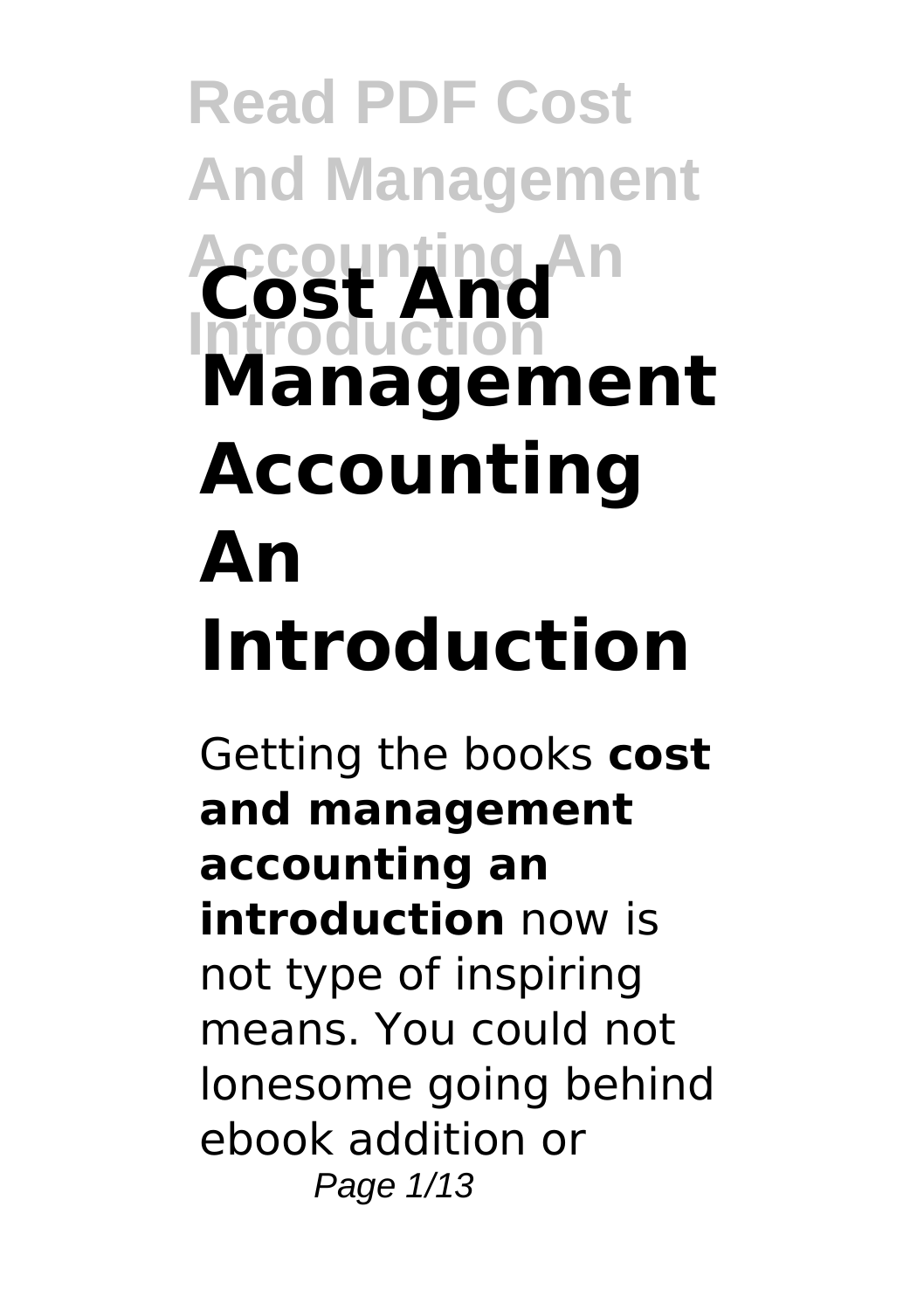**Read PDF Cost And Management Hibrary or borrowing** from your connections to read them. This is an entirely easy means to specifically get lead by on-line. This online message cost and management accounting an introduction can be one of the options to accompany you subsequently having new time.

It will not waste your time. consent me, the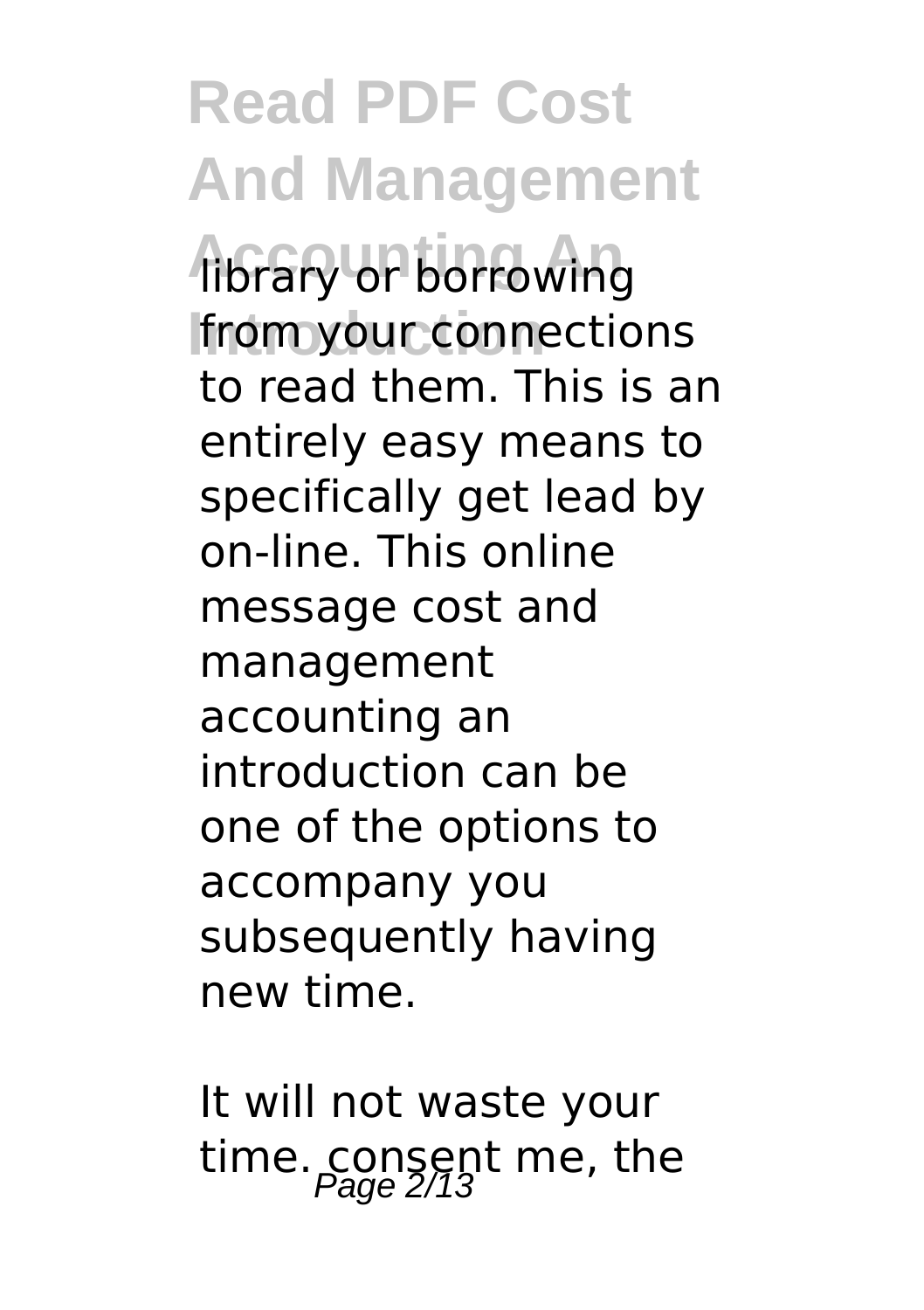**Read PDF Cost And Management A-book will totally**n express you extra matter to read. Just invest tiny get older to open this on-line revelation **cost and management accounting an introduction** as without difficulty as evaluation them wherever you are now.

Authorama is a very simple site to use. You can scroll down the list of alphabetically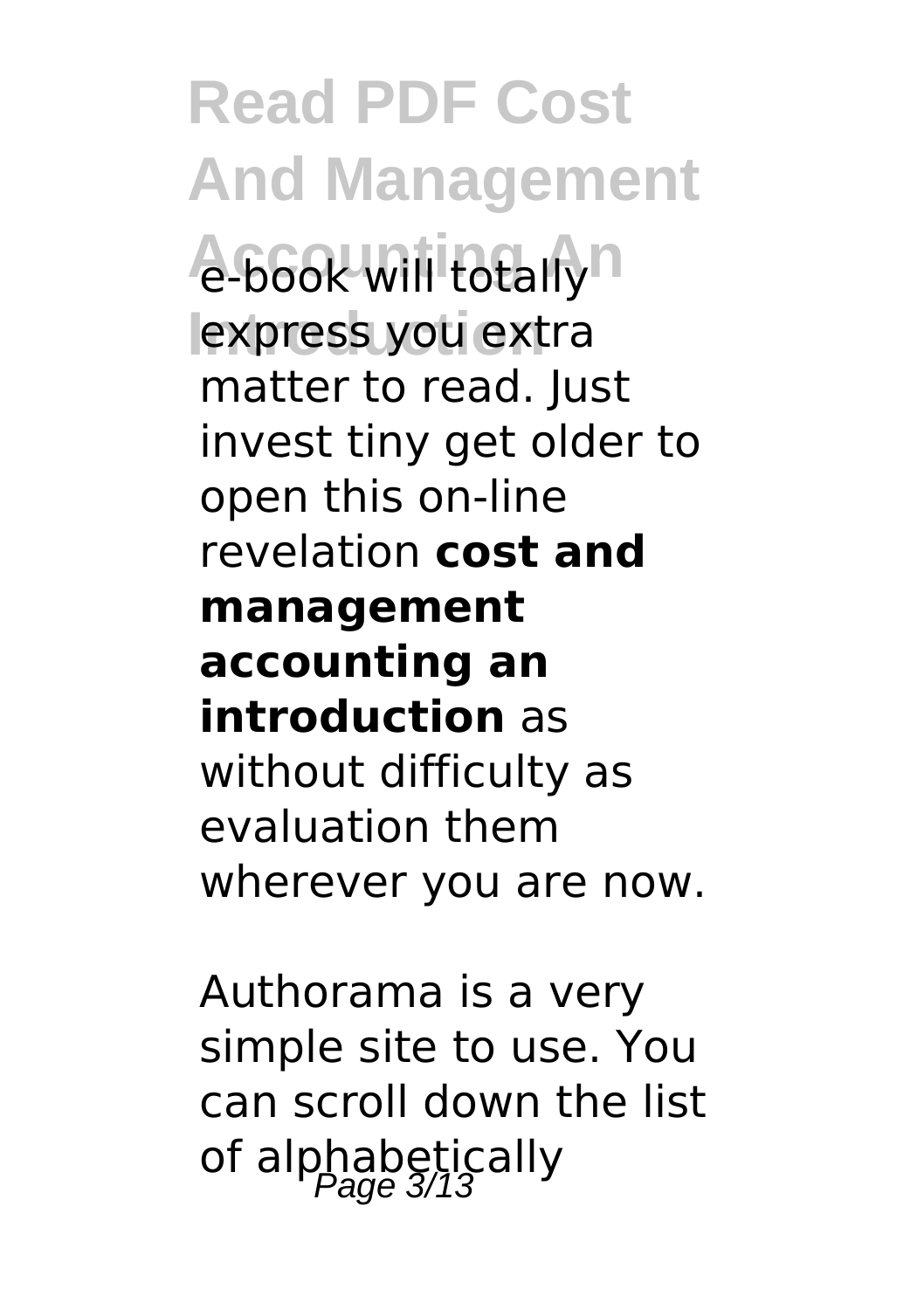**Read PDF Cost And Management Accounting An** arranged authors on the front page, or check out the list of Latest Additions at the top.

### **Cost And Management Accounting An** Cost accounting provides the detailed cost information that management needs to control current operations and plan for the future. [2] Cost accounting information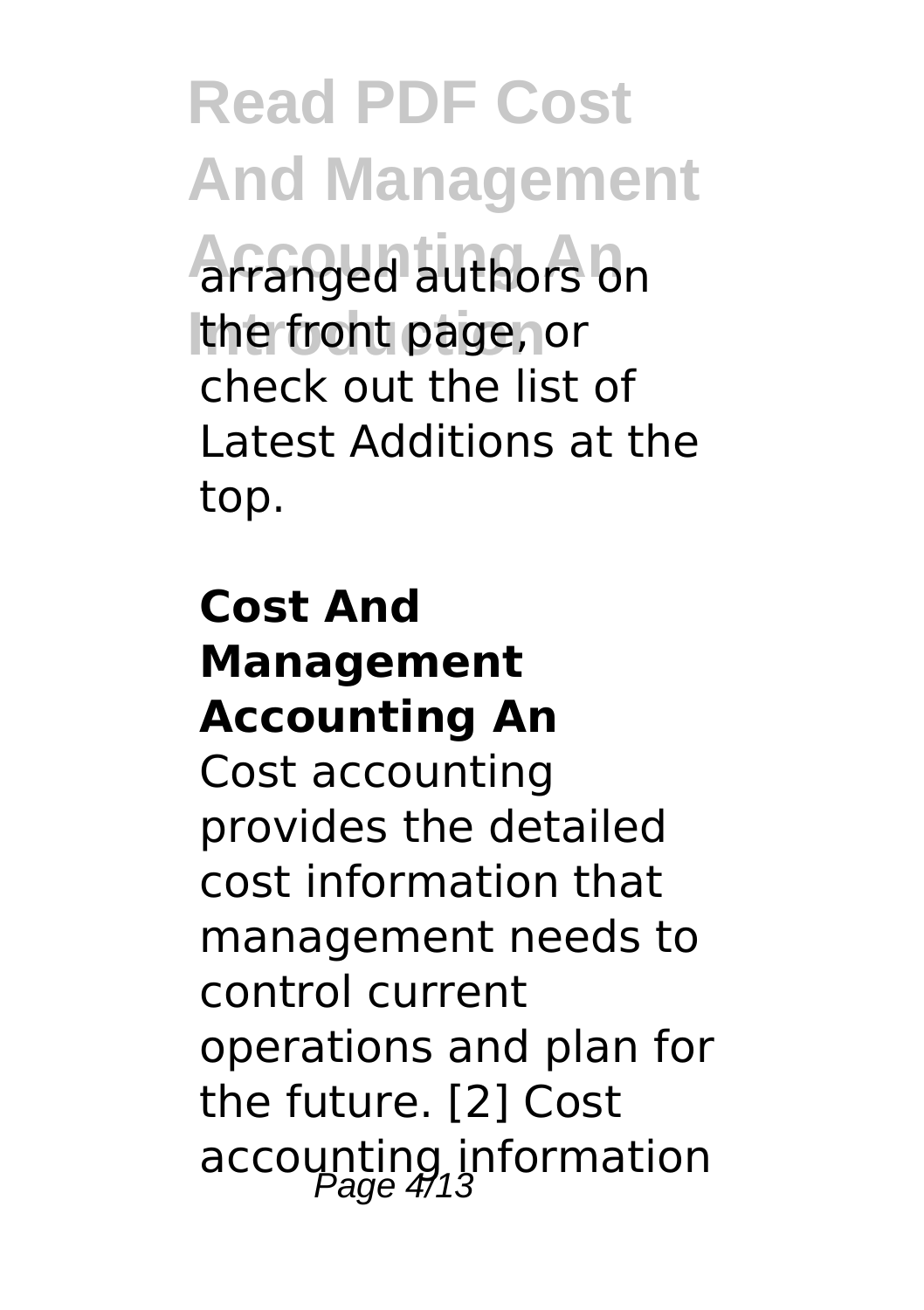**Read PDF Cost And Management** *As also commonly used* In financial accounting , but its primary function is for use by managers to facilitate their decision-making.

#### **Cost accounting - Wikipedia**

The key difference between Cost Accounting vs Management accounting is that Cost accounting is gathering and analyzing the information related to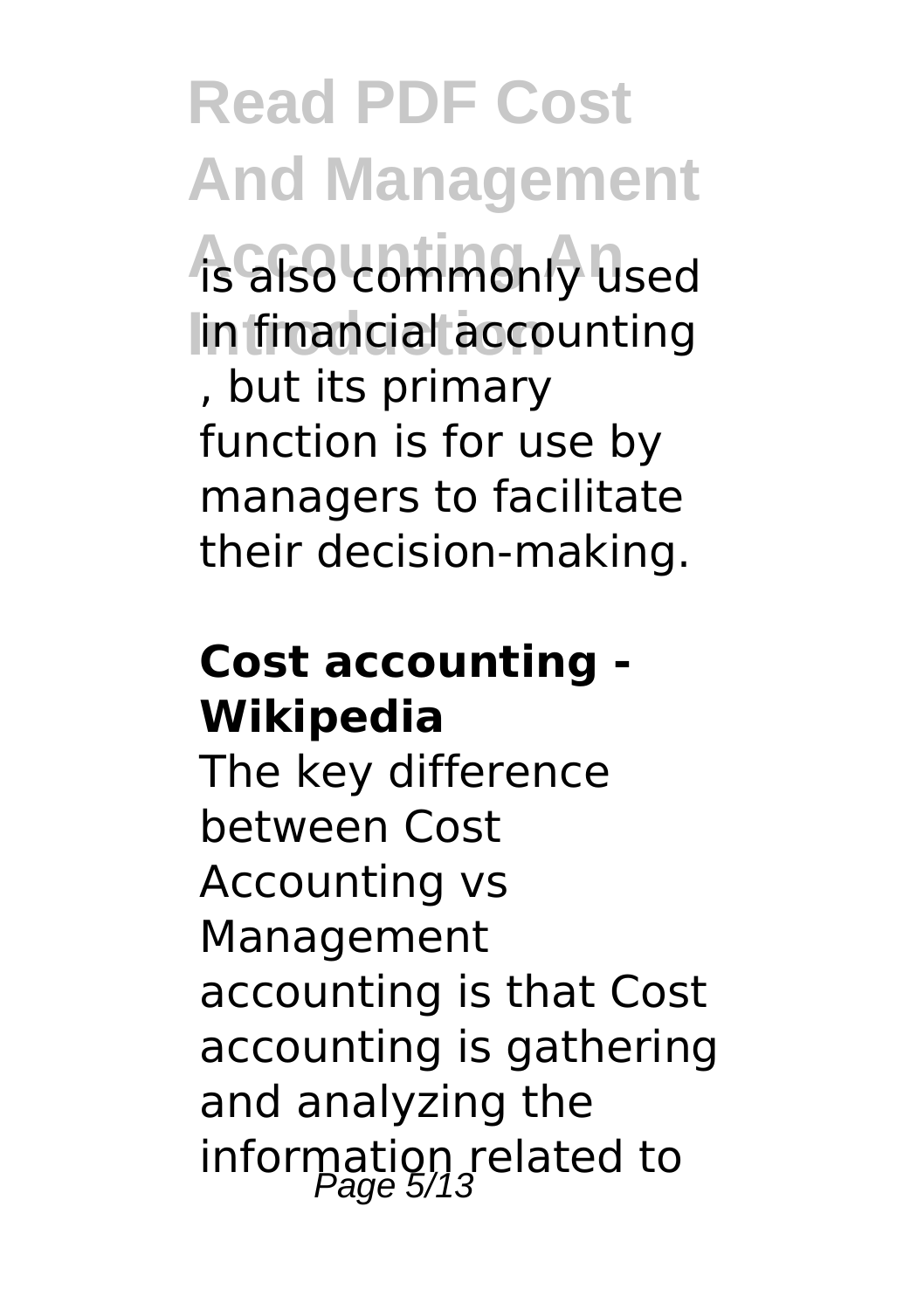**Read PDF Cost And Management** *<u>Acst</u>* which provides **Introduction** only the quantitative information to the users of the reports whereas Management Accounting is the preparation of the financial as well as nonfinancial information i.e., it involves both quantitative and qualitative information.

**Cost Accounting vs Management Accounting | Top 9 Differences**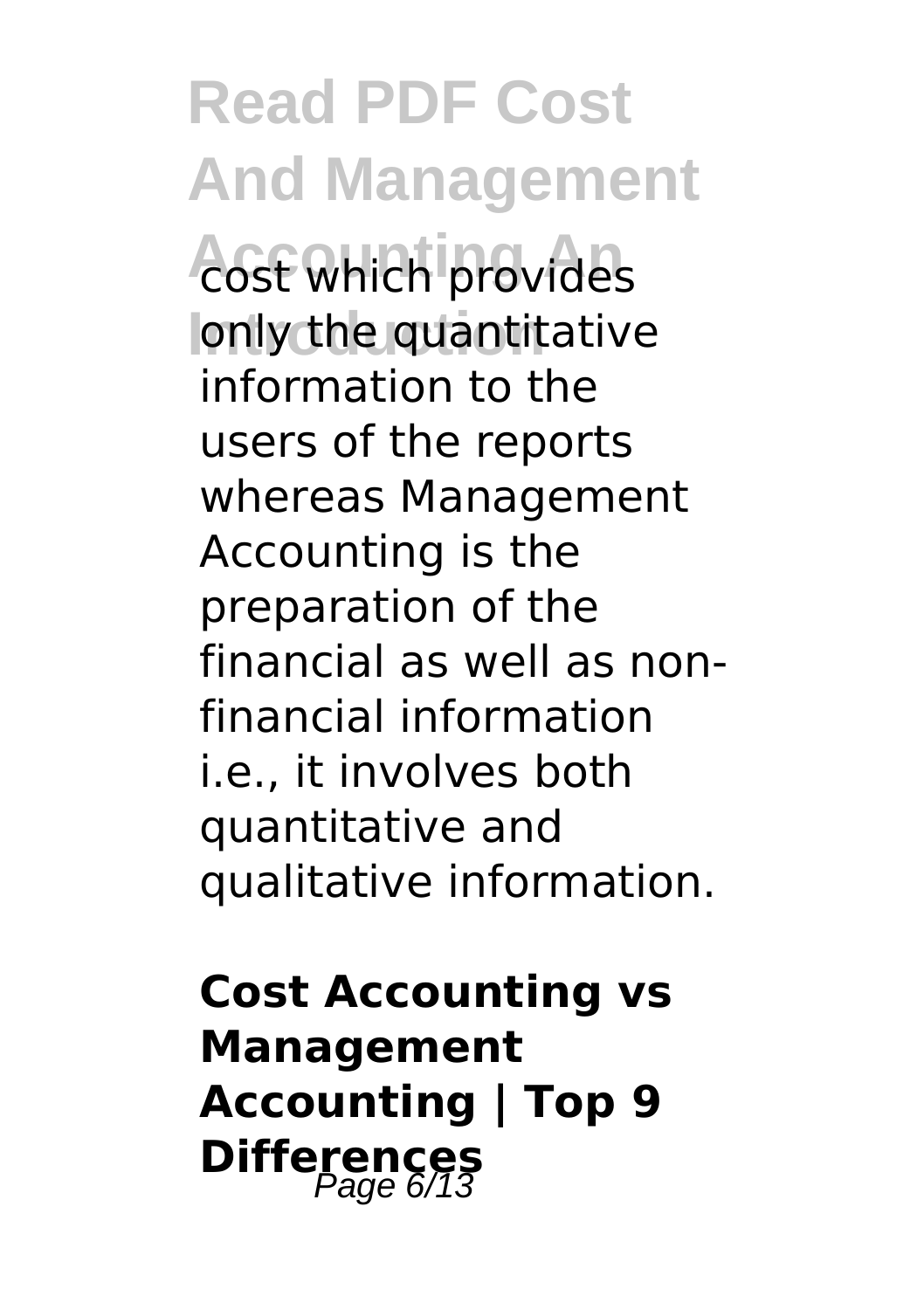**Read PDF Cost And Management A<sub>2</sub>. Cost Control**, In **Introduction** Monitoring and Accounting 12.1 The Cost Control Problem. During the execution of a project, procedures for project control and record keeping become indispensable tools to managers and other participants in the construction process.

**Project Management for Construction: Cost Control ...** Both cost accounting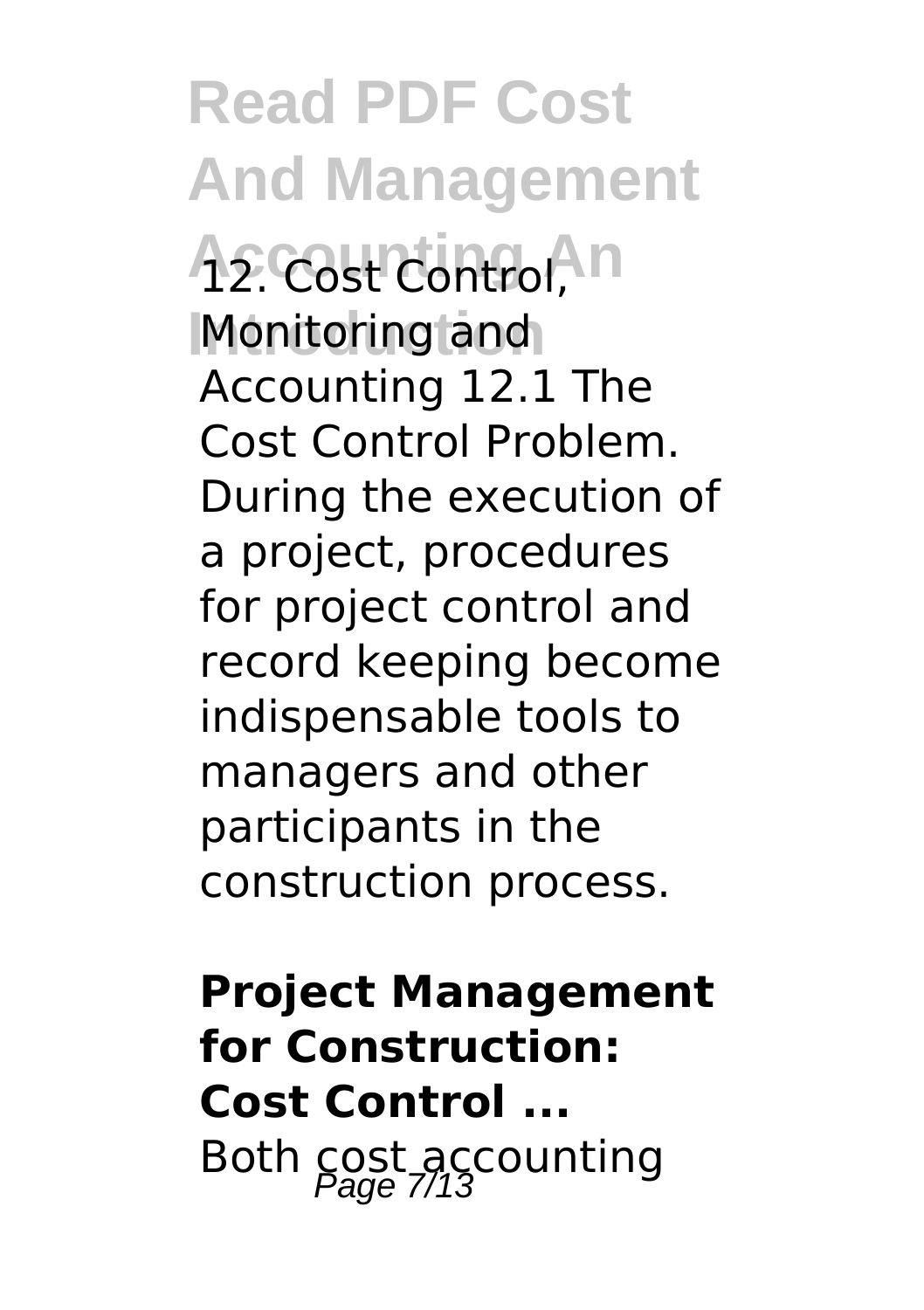**Read PDF Cost And Management And financial 9 An Introduction** accounting help the management formulate and control organization policies. Financial management gives an overall picture of profit or loss and costing provides detailed product-wise analysis. No doubt, the purpose of both is same; but still there is a lot of difference in financial accounting and cost accounting.

Page 8/13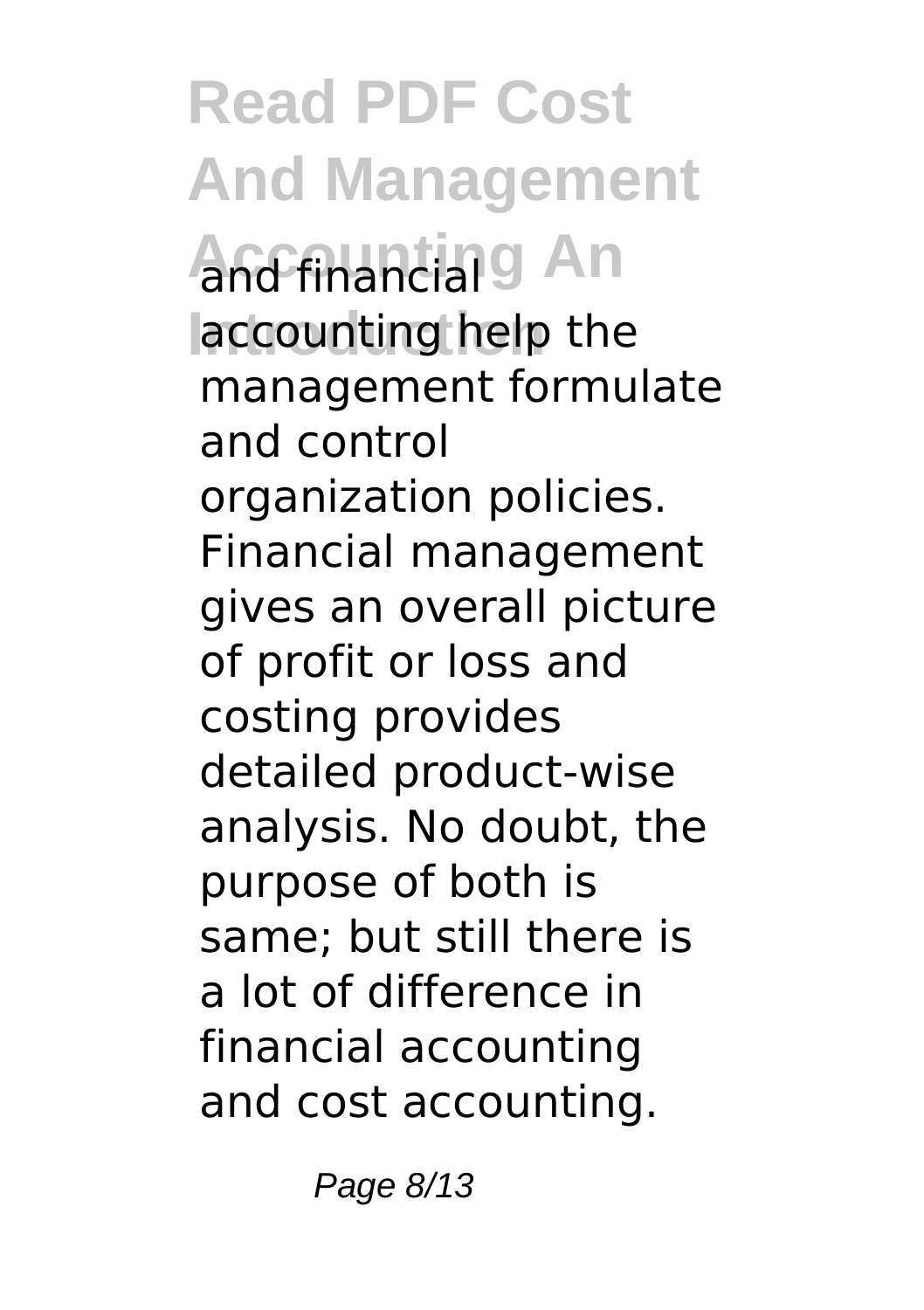**Read PDF Cost And Management Accounting An Cost Accounting vs IFinancial Accounting - Tutorialspoint** In short, cost accounting is a system of operational analysis for management. Key Takeaways Cost accounting is the reporting and analysis of a company's cost structure.

## **What Is Cost Accounting? - Investopedia** Cost accounting is the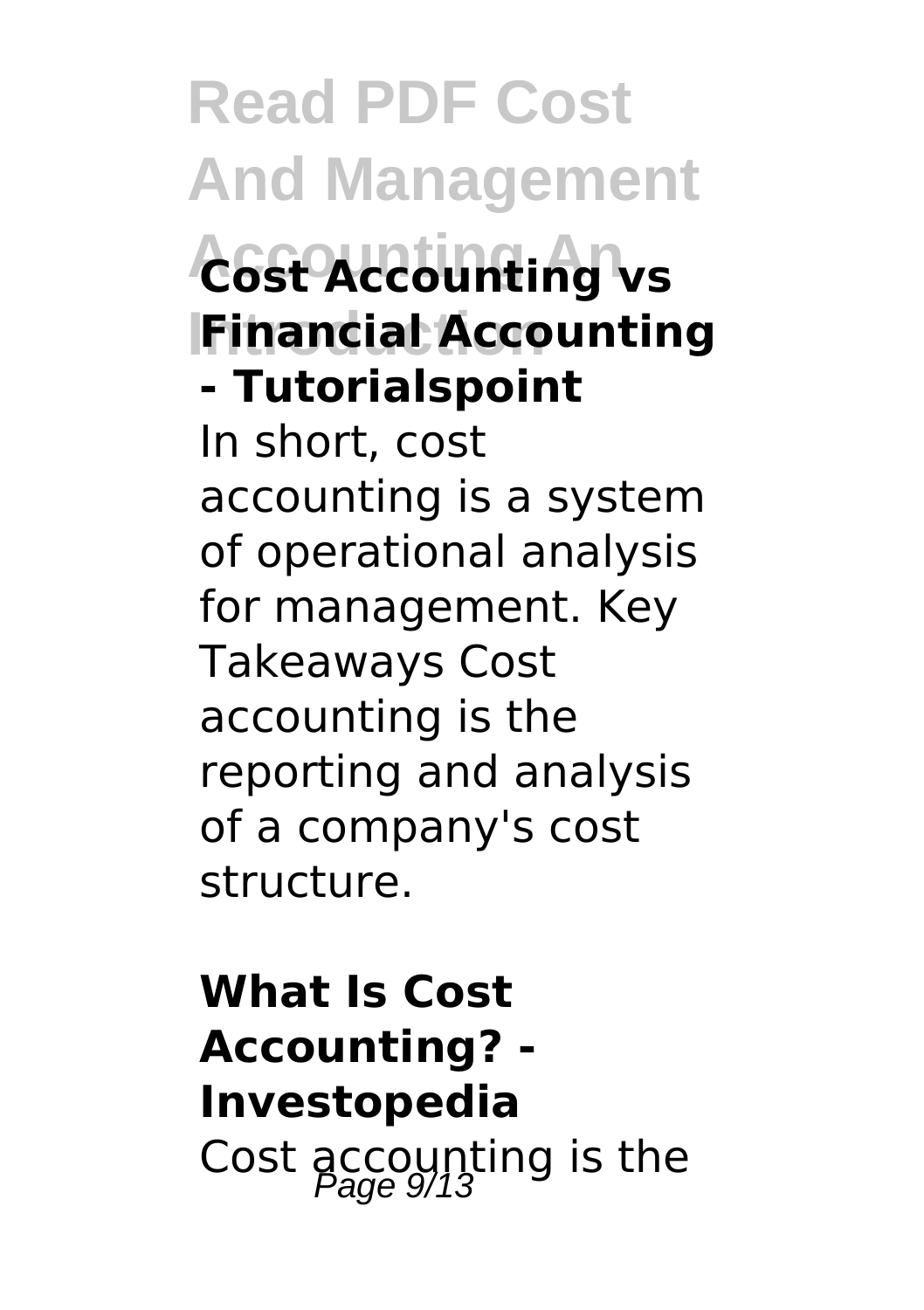**Read PDF Cost And Management Art and science of Introduction** recording, classifying, summarizing, and analyzing costs with the objective of cost control, cost calculations and projections, and cost reduction, thereby helping management make prudent business decisions.

**Cost Accounting (Definition, Objective)| Top Examples**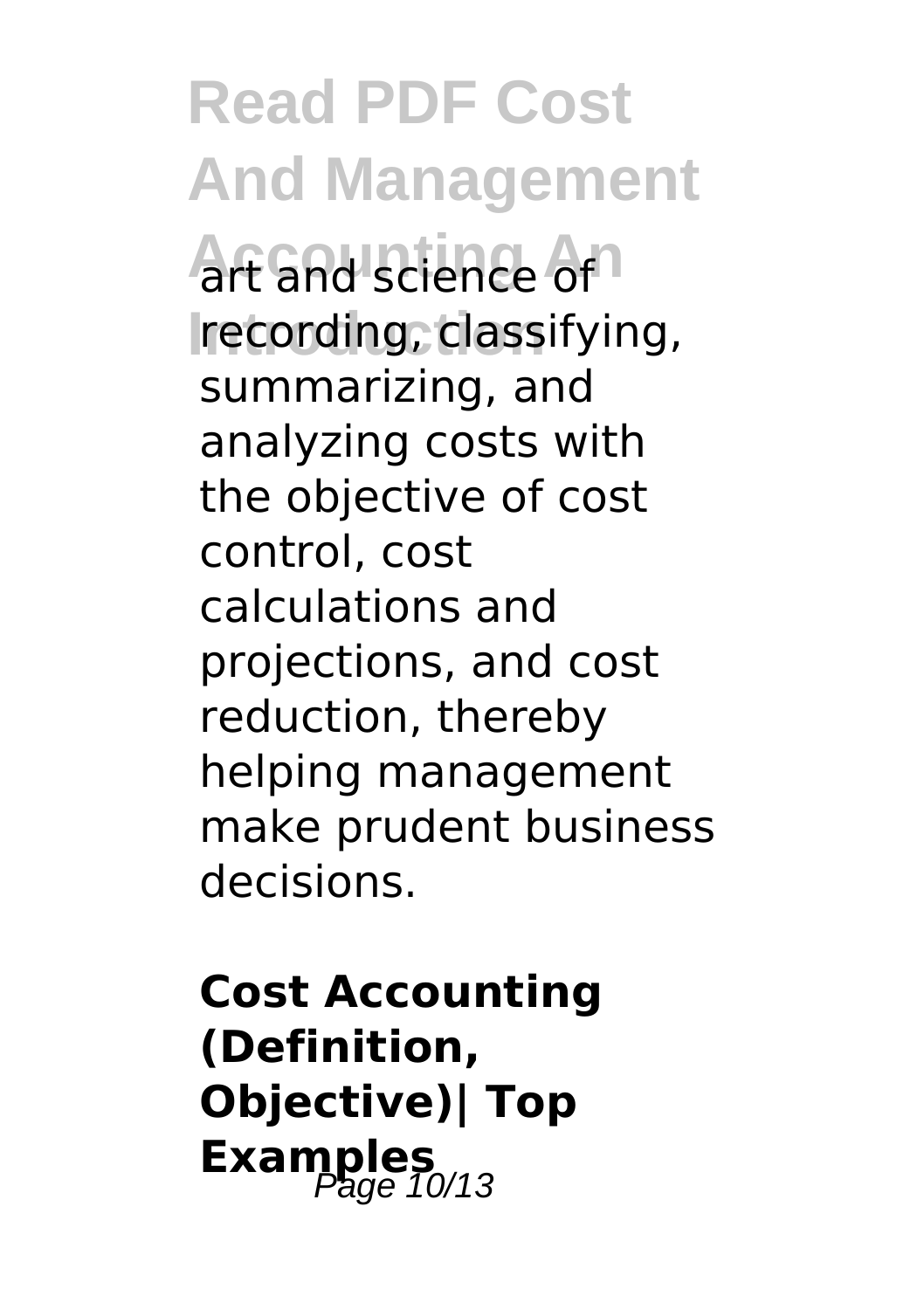**Read PDF Cost And Management The cost per unit n** decreases if production increases and cost per unit increases if the production decreases. That is, the cost per unit is inversely proportional to the production. For example, if the factory rent is Rs 25,000 per month and the number of units produced in that month is 25,000, then the cost of rent per unit will be Rs 1 per unit.<br>Page 11/13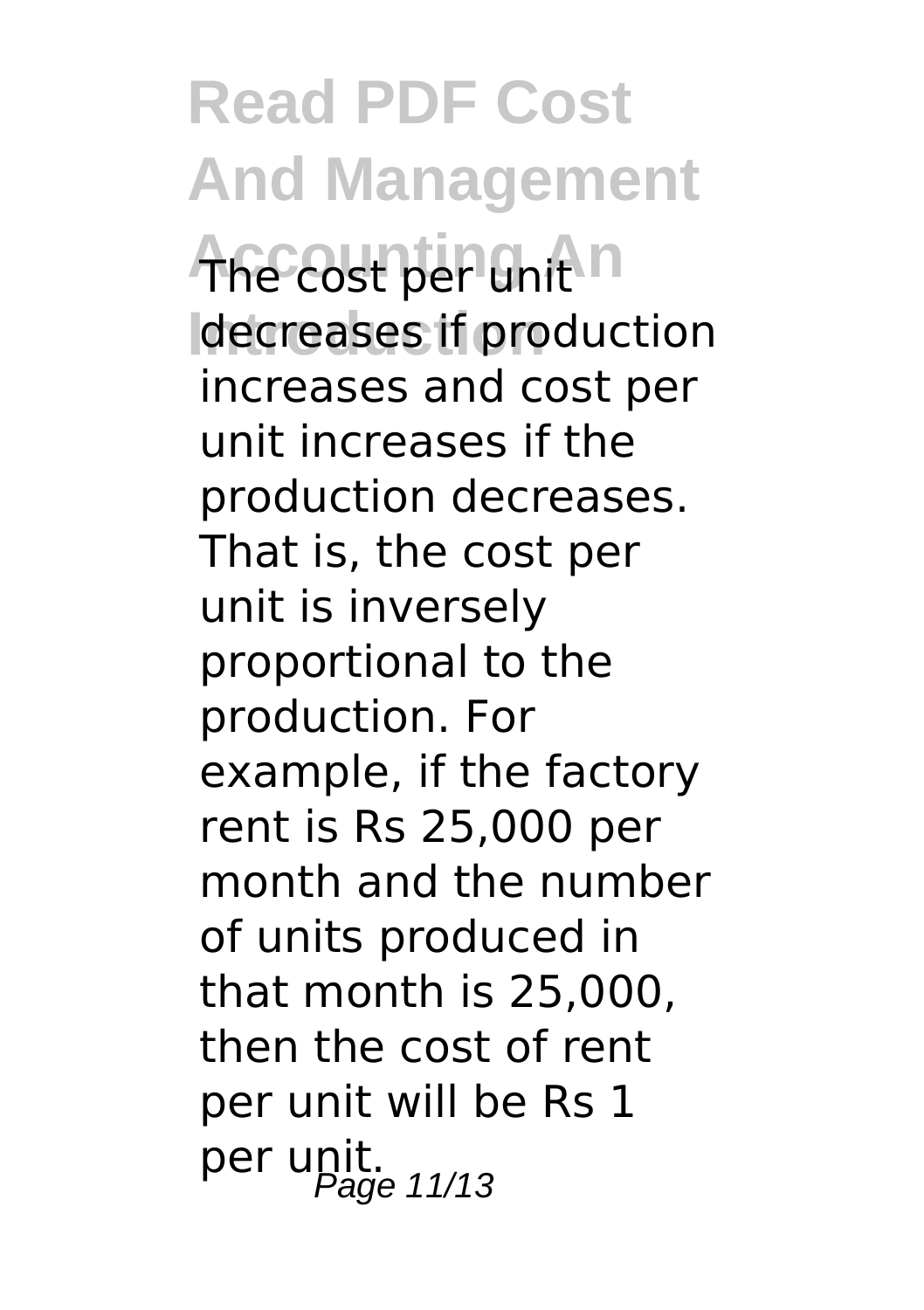**Read PDF Cost And Management Accounting An**

#### **Introduction Cost Accounting - Classification of Cost - Tutorialspoint**

DoS, The Institute of Cost Accountants of India (Statutory Body under an Act of Parliament) Page 2 Cost and Management Accounting and Financial Management Full Marks: 100 Time allowed: 3 hours Part A (Cost and Management Accounting) Section- I 1.Answer the following